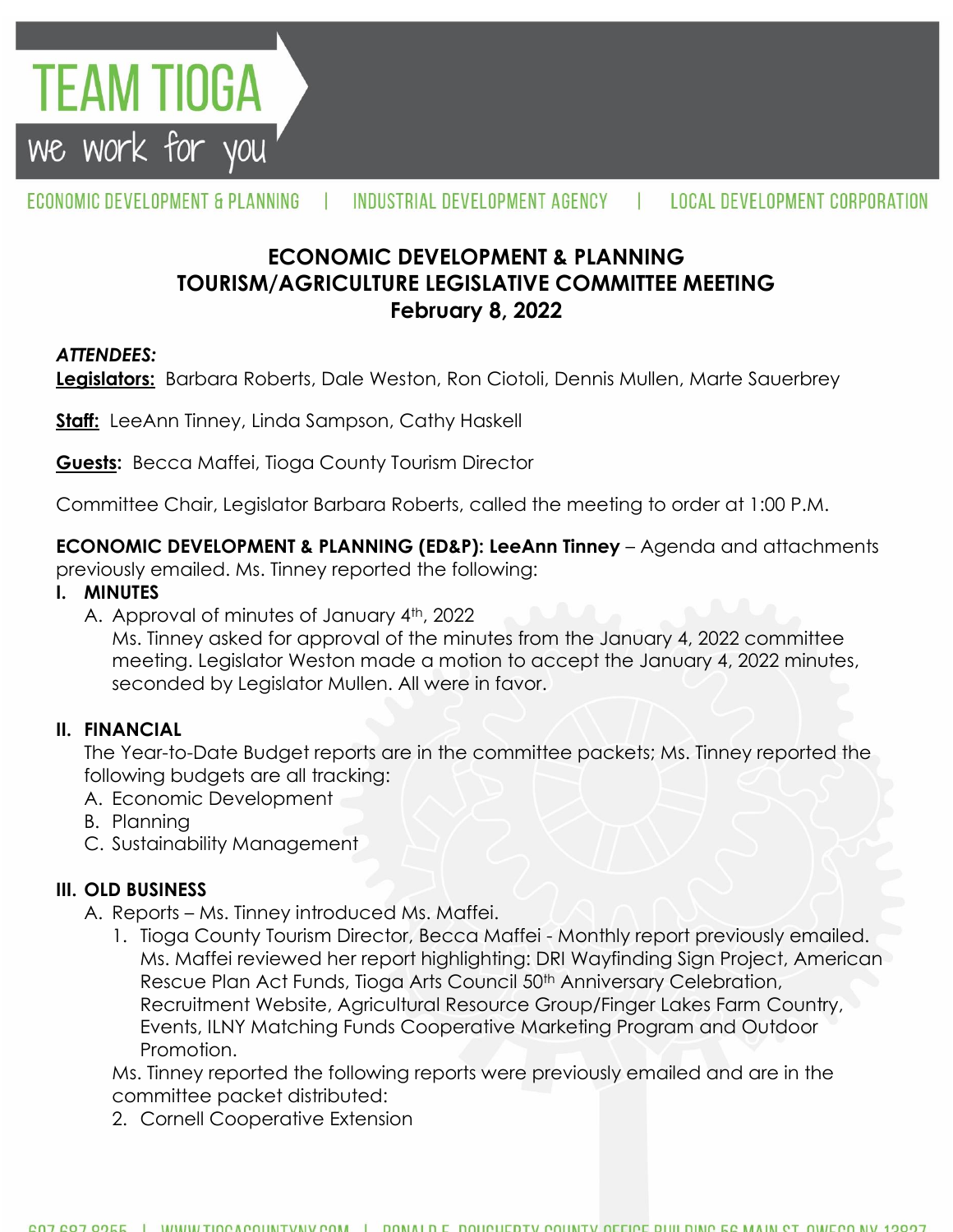- 3. Tioga County Soil & Water Conservation District
- B. Grants
	- 1. Status Ms. Tinney reported on the status of grants the ED&P Department is involved in:
		- a. Potential 10
		- b. Pending 10
		- c. Active 27
		- d. Completed 6
			- i. Village of Owego RESTORE Of the 6 completed, Ms. Tinney is very pleased to report the Briggs and Awad building is complete.
- C. Economic/Community Development
	- 1. Village of Owego
		- a. Downtown Revitalization Initiative (DRI) Administration is ongoing.
		- b. NY Main Street on North Avenue Administration is ongoing.
		- c. RESTORE As noted earlier, the Briggs and Awad project is complete.
	- 2. Village of Waverly
		- a. RESTORE Twigg Building; nearing completion
		- b. Mural Project- Working with the school and other parties on a gateway beautification project in Waverly.
	- 3. Town of Nichols
		- a. Sweeper/Vacuum Truck; shared services grant Truck ordered; waiting for it to come in. This is a shared project between the Village of Owego, Town of Owego, Tioga County and Village of Nichols; the truck is to be shared among the municipalities.
	- 4. Village of Candor
		- a. NY Main Street Project is ongoing; \$500,000 for restoration of public buildings on Main Street in Candor.
	- 5. Municipalities
		- a. Visits Ms. Tinney visited the Town of Nichols.
		- b. Snowmobile Grants Ms. Ortu continues to work on this project impacting several of our municipalities.
	- 6. Annual Breakfast
		- a. Date moved to Thursday, April 28<sup>th</sup>; hoping the impact of Covid keeps improving.
		- b. Location Tioga Downs.
- D. Land Bank
	- 1. Temple & Liberty Street Properties
		- a. Demolitions should begin early February; any day now.
		- b. Village of Owego Local Approval Process continues The Planning Board meets on February 22nd and the Zoning Board of Appeals meets on February 23rd; hopeful for approvals to move the Ithaca Neighborhood Housing Services Project forward.
	- 2. Owego Apalachin Central School District and the Land Bank are working together on the following:
		- a. Hooker Foundation funding application.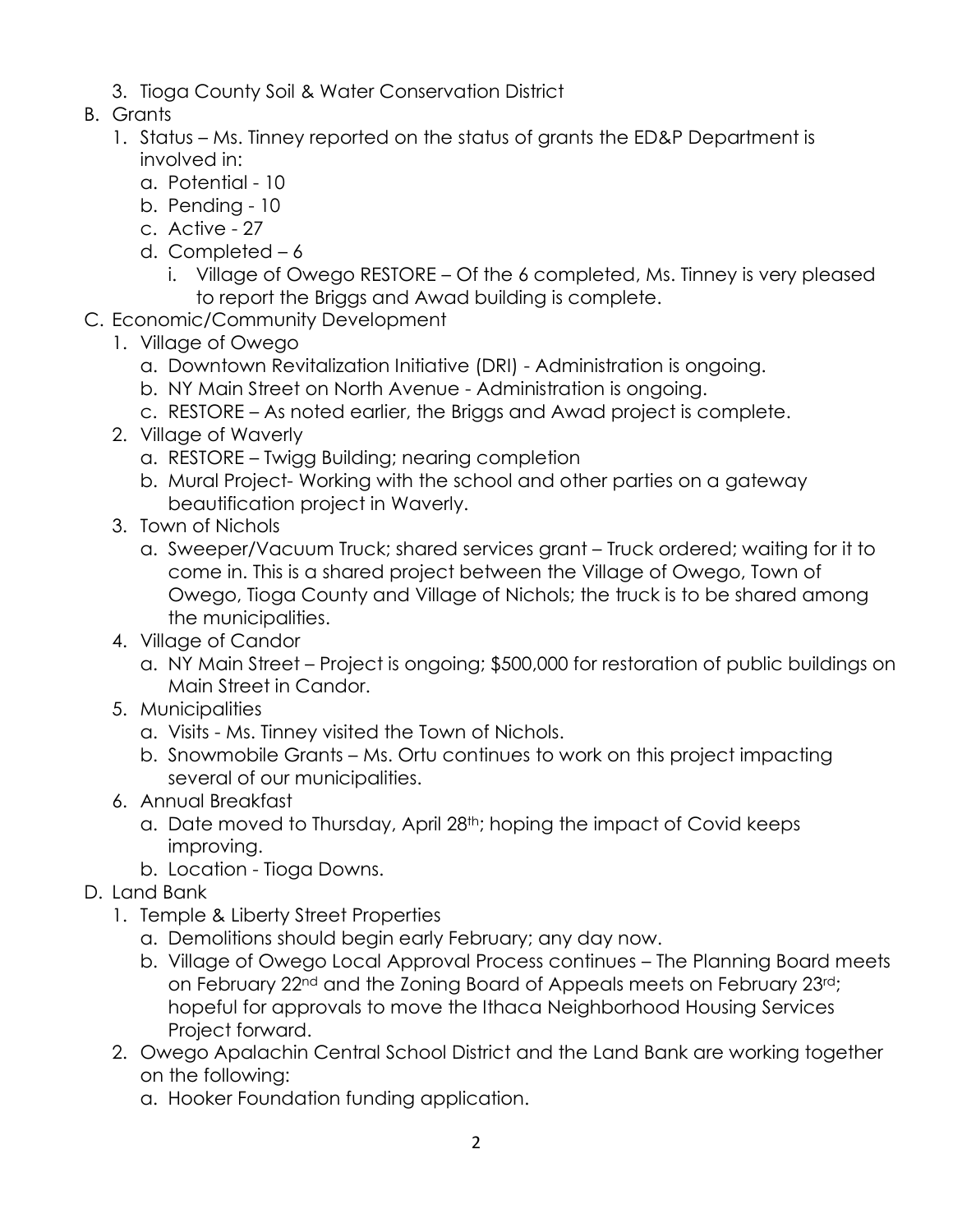- b. Property Acquisition Project The Land Bank will purchase a property and the school district will work with their students to rehab the property for resale to then be reinvested in another property.
- E. Workforce Development
	- 1. Workforce Pipeline Development Study- implementation
- F. Planning Ms. Jardine continues to work on the following:
	- 1. Marijuana Regulation and Taxation Act (MRTA)- Summary may be final the end of the month.
	- 2. Tioga County Legislative Redistricting Plan Provided assistance.
	- 3. Town of Richford; subdivision waiver request Provided assistance.
- G. Sustainability Management
	- 1. Renewable Energy Best Practices Study MRB Group hired to help with a study of best practices for municipalities to use when working with solar companies coming to the area.
- H. IDA
	- 1. Lounsberry Industrial Pocket The IDA is working with a developer who wants to build 6 12,000 square foot light industrial, manufacturing-type buildings. Ms. Tinney expressed a need for this type of building in the region; hoping this project moves forward.
	- 2. Owego Gardens II This project continues to move forward. Home Leasing is on schedule with building. They are anticipating being able to open up one group of town houses in May or June for people to move in.
- I. Misc.
	- 1. GIS mapping continues.
	- 2. GIS/IDA/EDP Mapping project of available sites on our website for public use continues.
	- 3. Annual Ag Inclusion There were no new properties added during the open enrollment period to the Ag District this year.

## **IV. NEW BUSINESS**

- A. Reports
- B. Grants
	- 1. 2021 CFA Awards received:
		- a. Tioga County Shared Technology Services \$103,522.00 IT expansion to the Village of Owego and Town of Candor.
		- b. Village of Owego Police Station Restoration \$468,416.00.
		- c. Village of Waverly Economic Study on where to focus efforts for growth within the Village - \$25,000.00.
	- 2. CDBG CARES Act This grant is now open to allow not-for-profits to apply through a municipality. A resolution will be coming in March looking for approval to apply. A public hearing will also be required on the following:
		- a. Tioga Opportunities ED&P has been approached by Tioga Opportunities to apply on their behalf for CARES Act Funding.
		- b. Racker ED&P has been approached by Racker to apply on their behalf for CARES Act Funding.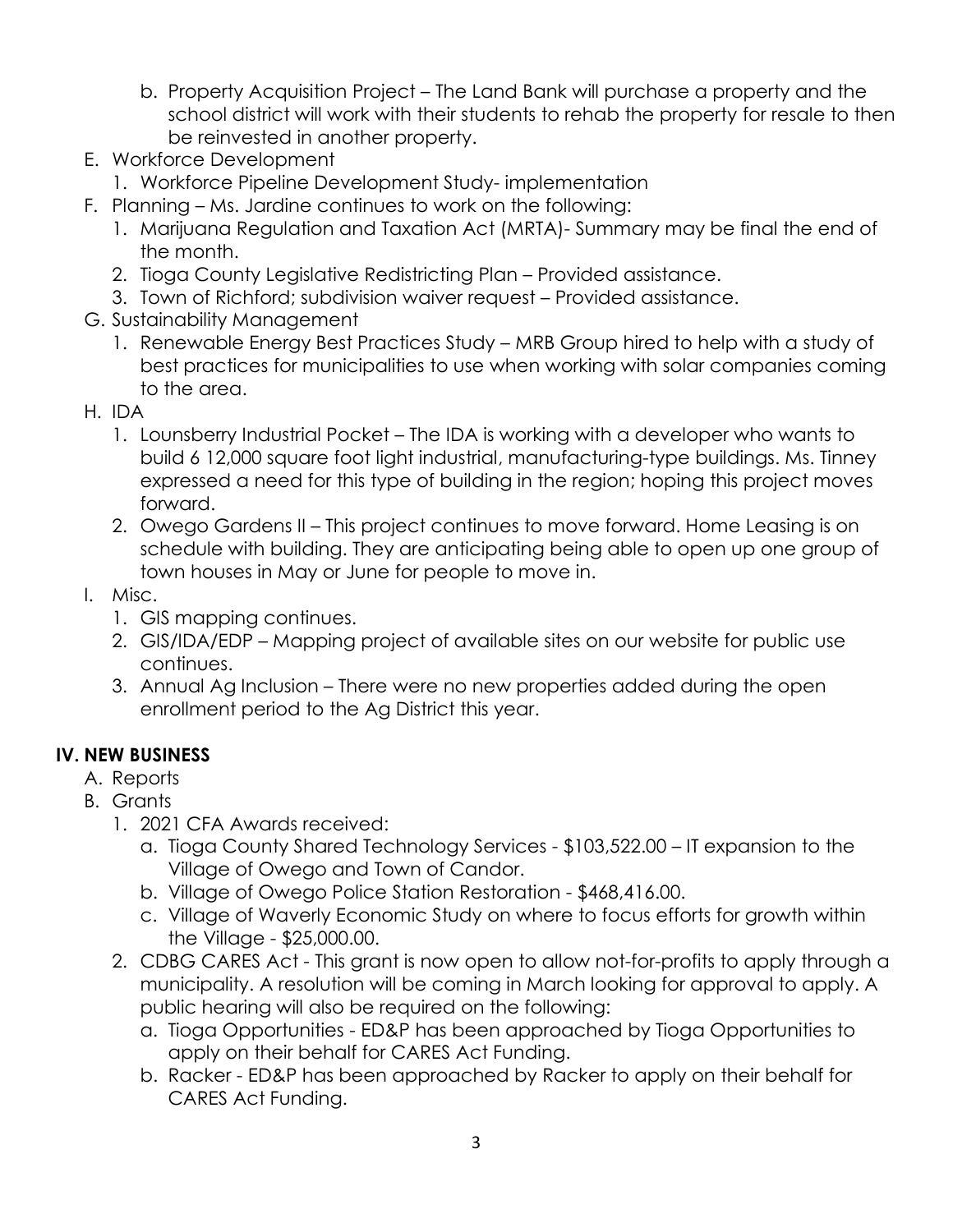- C. Economic/Community Development
	- 1. Town of Nichols
		- a. Broadband
			- i. USDA ReConnect Grant; Southern Tier Network (STN) Applying for a USDA ReConnect Grant allowing for expansion of broadband fiber to unserved and underserved areas identified in the Town of Nichols. The Legislature previously approved \$750,000.00 of American Rescue Plan Act (ARPA) Funds for the purpose of expanding broadband. Of that amount, we are looking for up to \$300,000.00 to use for this particular project. Resolution for approval listed below.
	- 2. Presentations No presentations this month.
- D. Land Bank
- E. Workforce Development
	- 1. Business Visits
		- a. NYSEG Met to discuss ongoing projects.
- F. Planning
	- 1. ST8 Board
		- a. Legislator Roberts appointed to serve on the Southern Tier 8 Board.
	- 2. Training
		- a. NYSERDA- Renewable Energy Ms. Jardine has put together a series of 5 trainings made available to our municipalities.
	- 3. 239 Reviews (1)
		- a. Town of Candor- 2022-001, Solar Energy Systems Site Plan Review, Delaware River Solar, 4.98 MW resulted in non-action. This will go back to the Town of Candor Planning Board without a recommendation.
- G. Sustainability Management Ms. Pratt is working on the following:
	- 1. Senior Residents Hazardous Material Collection is being planned.
	- 2. End Food Waste- Partnering with Public Health & CCE on this project.
	- 3. Candor Land Fill
	- 4. Tioga County Energy Action Plan Exploring the possibility of a study. The state has put together an aggressive plan to move toward renewable energy. Requirements will be placed on residence and municipalities to meet that goal. The study would be proactive; looking into what this would involve and to provide guidance.
- H. IDA
	- 1. American Pride Solar A solar panel manufacturing business looking at the Sanmina building; project is moving slowly.
- I. Misc.
	- 1. State Lead Responses Provided property locations for the following leads:
		- a. Project Scroll
		- b. Project Electrode

## **V. PERSONNEL**

- A. Education Workforce Coordinator
	- 1. Sean Lanning Started employment on January 31st.
- B. Part Time OSII